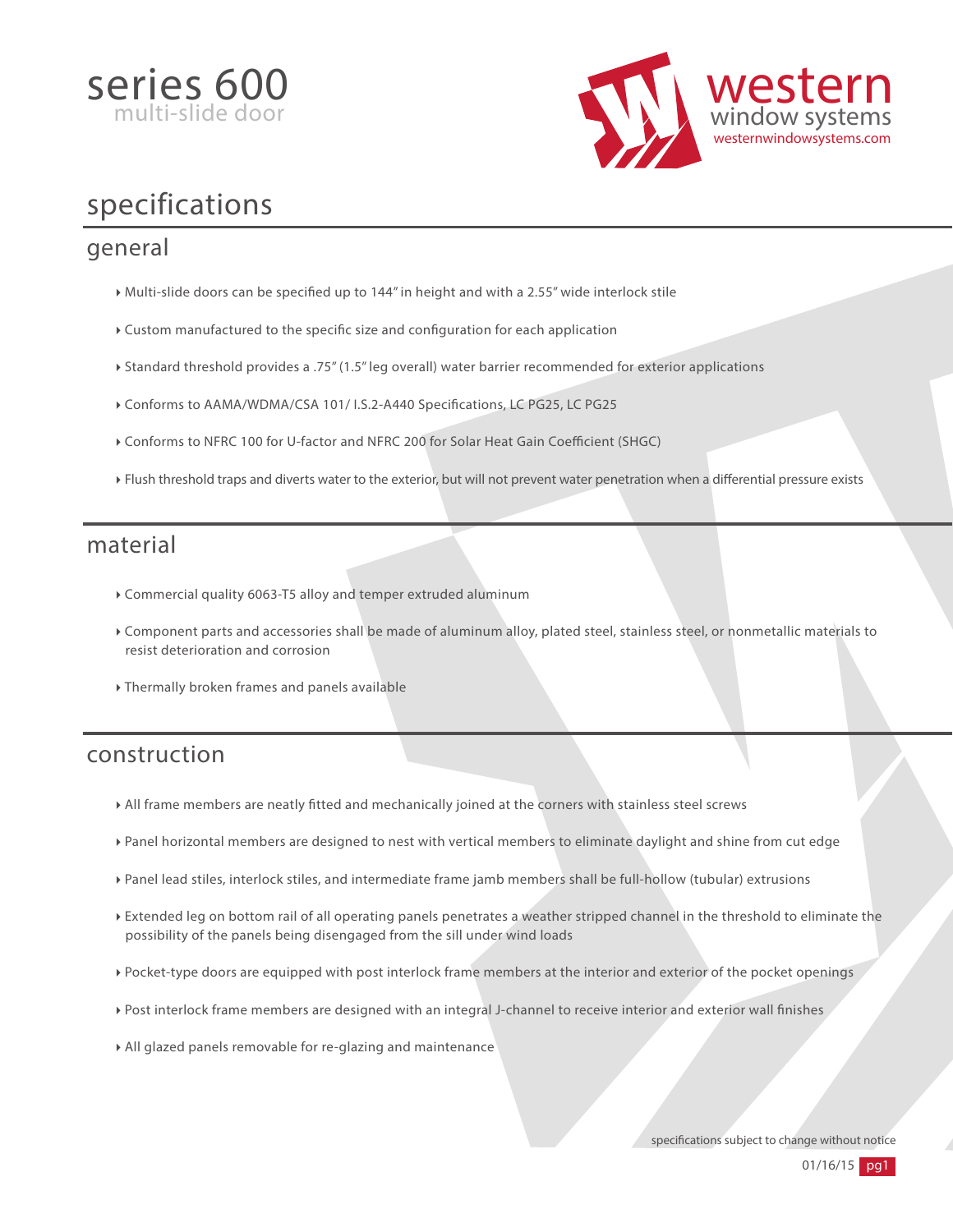



# specifications

### finish

- Extruded aluminum members furnished from stock inventory available in dark bronze anodized and satin anodized
- $\blacktriangleright$  Custom colors are available in both painted and anodized finishes
- Unless otherwise specified, painted finishes on extruded aluminum members shall conform to a minimum of AAMA 2605, Specification for High Performance Organic Coatings on Aluminum Extrusions and Panels

## glazing

- Insulating glass conforms to ASTM E774 specification for Sealed Insulating Glass
- Units shall have a dual seal of Thermo Plastic Spacer (TPS) and silicone
- Insulating glass manufactured using 5mm (3/16") thick glass up to 40 square feet and 6mm (1/4") thick glass over 40 square feet, both with a minimum air gap of .50"
- Insulating and single-pane glass conforms to ASTM Specification C1036, Standard Specification for Flat Glass
- All glazing in doors shall be fully tempered

## hardware

- Sliding panels are equipped with a full mortised locking mechanism, stainless steel case and adjustable hardened steel bolt
- Vertical slide button on interior to operate lock
- Multiple handle hardware options available in brushed nickel or painted black nishes
- Optional cylinder lock with Schlage 5-pin keyway
- Each sliding panel equipped with two tandem wheel assemblies containing stainless steel ball-bearing rollers with a diameter of 1.81" or 3.00"
- Each doorframe equipped with a stainless steel adjustable strike and stainless steel roller track cover

specifications subject to change without notice